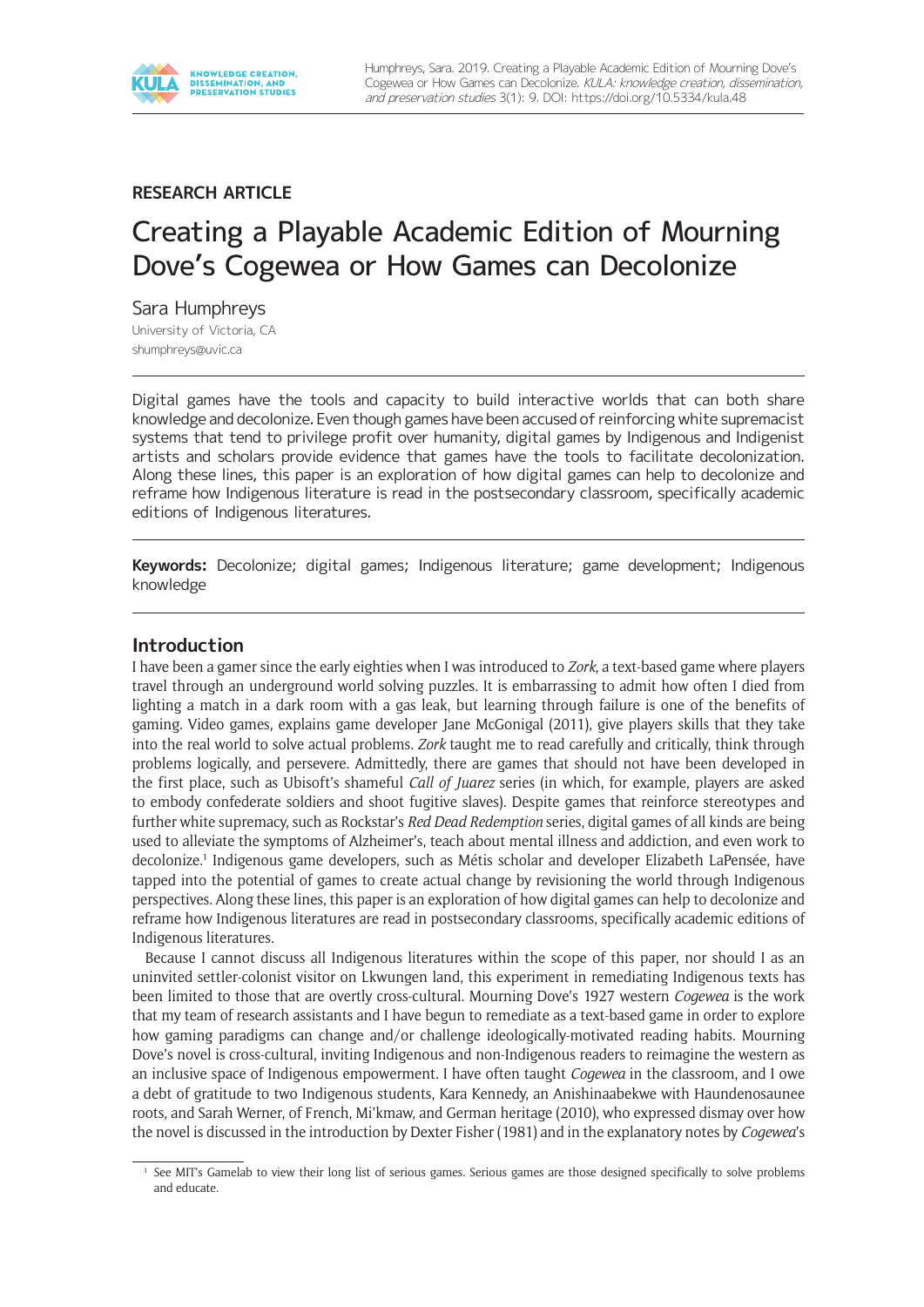editor, Lucullus McWhorter (1927). I realized that their understanding of the novel via their Indigenous worldviews was much different than my own; as a result, I have spent the last eight years thinking through how to revise *Cogewea* so that Mourning Dove's Syilx Okanagan voice can be heard clearly.

One of the reasons *Cogewea* is such an important classroom text is the work that the novel performs to decolonize the modern western. Western American literary scholar Christine Bold (2012) describes the western formula as comprising the following components: the fictionalizing of historic events to benefit the ruling classes; the laconic white cowboy, who is an 'untutored natural gentleman'; white triumphalism; and the oppression of women, immigrants and people of colour (327). In addition, the western is a tool of colonization, representing Indigenous cultures as past, dying, savage, or irrelevant (Humphreys 2010; Lamont 2005). Mourning Dove counters this representation by reconfiguring the western to be a multiracial, cross-cultural space of respect and community. *Cogewea* aligns with Maori educational theorist Linda Tuhiwai Smith's (2012) definition of decolonization: to demystify, re-center, and rewrite to re-right the place of Indigenous peoples in history, culture, and politics (28). However, while Mourning Dove's novel enacts Smith's definition of decolonization, the current edition includes editorial interventions that stifle and even silence the Syilx Okanagan knowledge that structures the novel. The postsecondary classroom is also a crosscultural space, where a playable edition of this novel can help students and teachers to work toward the goals of the Truth and Reconciliation Commission of Canada to decolonize education.

I argue that our experiments with remediating *Cogewea* as a text-based game could be applied to many different types of texts where cultural appropriation, marginalization, and textual silencing are at issue. However, whether gaming is suitable to all texts is highly debatable. As LaPensée (2016) explains, when she develops a game she asks herself:

How could I follow storytelling protocol to honour stories that are only to be told when snow is on the ground if they were reimagined in games that can be accessed in any season? Is it even right to make an Indigenous character that non-Indigenous people can then embody? How do I truly represent Indigenous ways of knowing in gameplay when using game engines that aren't coded from an Indigenous worldview? (79)

Questions like this continue to trouble and inform our remediation of *Cogewea* from print novel to playable academic edition. LaPensée (2016) offers more insight for those working in Indigenous or Indigenist game development:

Games, which are made of varying levels of code, design, art, and audio, can provide spaces for expressing self-determination so long as, within the context of Indigenous art, they stand against colonial erasure…[and mark] the space of a returned and enduring presence. (180)

Taking this statement as our prime directive, we wanted to ensure that players learn to engage with *Cogewea* as a story that resists colonial erasure, empowers Indigenous identity, and grapples with colonization.

#### **Academic Editing and Publishing as Colonial Practice**

The literary academic edition is inherently colonial. The conventional western norm of a single, authoritative manuscript produced by an academic editor (often a professor) does not reflect the overlapping, interconnected, textual, and oral nature of the Indigenous story. Western editing practices are grounded in certain epistemological premises and systems, which allow editors to make value judgments about texts. Editors, as a defined part of the book trade, are a fairly recent addition. In fact, even the publisher and printer as separate entities are a modern phenomenon. Up until the eighteenth century, the publisher, printer, and editor were one entity (Lane 1976, 30). This separation of the book trade into distinct industries with workers acquiring specialized roles and responsibilities was part and parcel of the Enlightenment, which valued scientific, objective thought above communal systems. This model of publishing and editing positions editors as 'shapers of culture' and publishers as 'gatekeepers of culture'; in other words, publishing practices are more exclusionary than inclusive (Lane 1976, 31). Historian Adrian Johns (2013) explains that the history of the book and its production is really about the how conceptions of (and even production of) modernity are based on the 'supremacy of print' and its conventions (394).

One of the conventions that Johns alludes to in his wide-ranging article on the history of the book and its relationship to scientific knowledge is the paratext. Academic editions comprise the original content by an author and the paratext, which often explains the content to an academic reader. We are taught to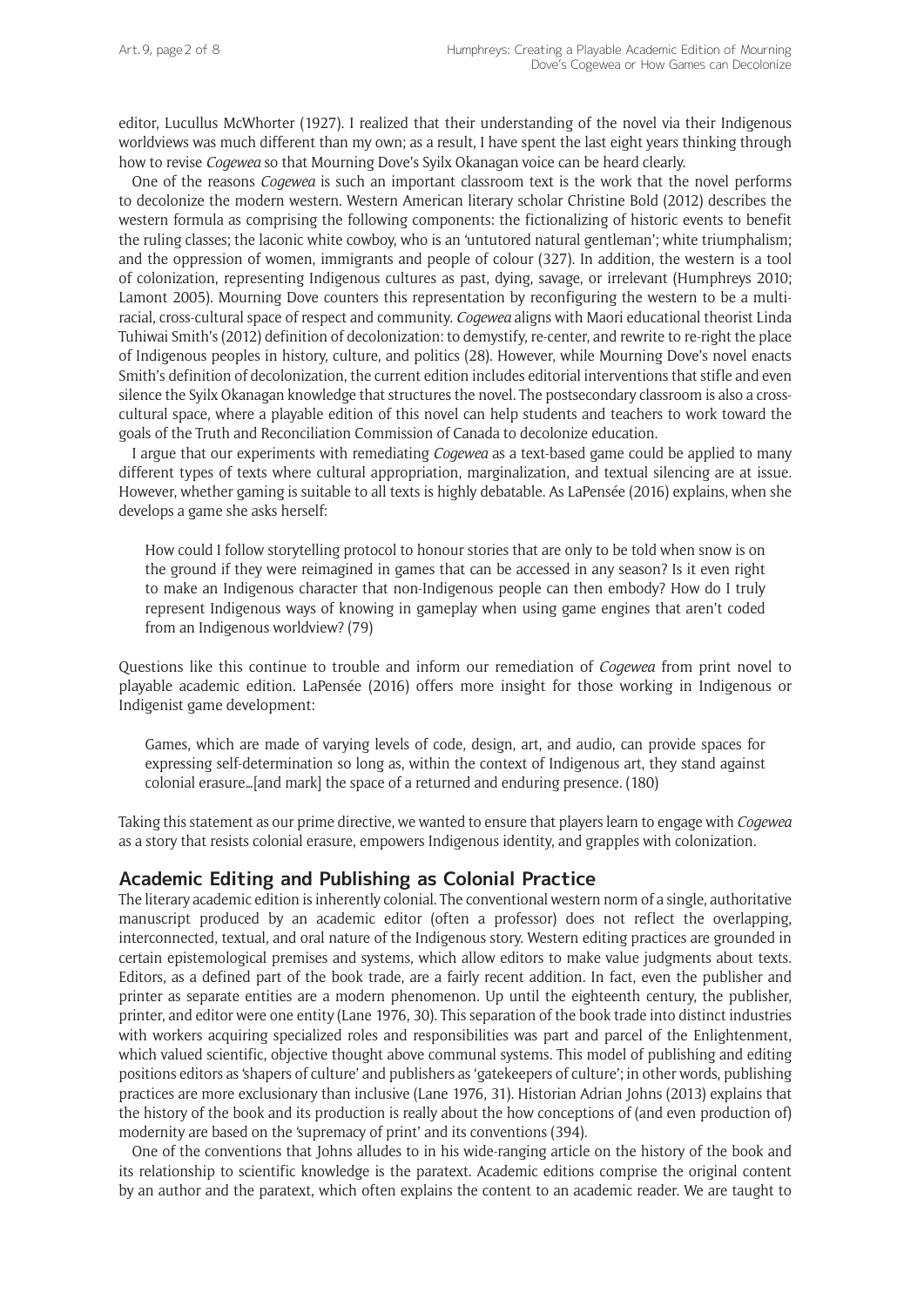privilege the editor's voice—we are told to look to the footnote or endnote to give us direction as readers, which means an edition's paratext can operate as a mechanism of social and state control. Before I am accused of spreading conspiracy theories, I am not saying that publishers and academics collude to enact nefarious plans, but they *are* part of the systemic violence that Indigenous peoples face daily. As Cherokee scholar Daniel Heath Justice makes clear, 'many stories about Indigenous peoples are toxic' and further the mythology that Indigenous culture and knowledge are deficient (2). Most, if not all, books by and about Indigenous texts are structurally forced into a militaristic form of communication that does not suit Indigenous ways of writing, being, and understanding.

Let us take academic explanatory notes as examples of this colonial toxicity. Anthony Grafton's (1997) extensive and entertaining study of the footnote describes the content of a text as meant to persuade and notes to prove (15). That is, notes are meant to direct the reader to other sources, bolstering the writer's argument. But Grafton also states that notes are much more complex and militaristic. They create a second story for the reader to follow, often revealing 'weak points' in an argument or, as in literary works, '[they try] to fix the text's message unequivocally for posterity' (33). Betsy Hilbert (1989) describes notes as fulfilling a number of purposes, including 'castigating, elucidating, crowing, and praising' (400). The note gives the editor the opportunity to say one more word, explains Hilbert, but what's missing from both Hilbert and Grafton's accounts is a sense that the reader is included, regarded, or considered. Indeed, the history of the note (foot or end) illustrates the fundamental problem with academic editions: they are not for the reader but for the editor to solidify their career, talk back to other scholarly arguments, and generally be solipsistic. Hans Gabler (2010) argues that the strengthening of the scholarly editor's agency has weakened reader-directed interpretation. For example, in the need for scholarly production to increase in the academy, scholarly editions have moved from being compilations to intellectual endeavours, on par with academic monographs. An edited scholarly edition is an intellectual accomplishment of mediation and interpretation, but where is the reader? Who is doing the interpreting? What if an editor is not versed in Indigenous storytelling protocols and practices?

Editing as a western cultural, economic, and epistemological practice is grounded in systemic discrimination and colonization. Anishinaabek editor, publisher, and writer Kateri Akiwenzie-Damm (2016) shares the perspective of Métis writer and Canada Research Chair Warren Cariou, who explains:

There is a long and unfortunate history of Aboriginal stories being appropriated, expurgated, and distorted in colonial culture, and these abuses have often occurred under the guise of 'editing.' It is very important for editors to be aware of that history and work very hard to ensure that their editing practices do not (consciously or unconsciously) continue to create such distortions. (31)

Both Damm and Cariou's concerns were proven true by the fairly recent (2017) resignation of *Write* magazine's editor, Hal Niedzviecki, whose story should act as a clear example that western editing and publishing is a colonial practice.

Niedzviecki edited the manuscripts of several Indigenous authors as part of a special issue of *Write*; in his introduction, he argued that there is no such thing as cultural appropriation: it is a writer's prerogative to represent and articulate the voice of any culture or people. Subsequently, a number of prominent journalists, including Jonathan McKay, former editor of *The Walrus*, and Steve Ladurantaye, formerly managing editor of CBC's *The National*, publicly denounced Niedzviecki's firing, attacking those who opposed Niedzviecki's point of view, which included many of the authors whose work he edited.2 This shameful incident sheds a great deal of light on how systemic racism and colonialism continue to operate in subtle (and not so subtle) ways to control and even erase Indigenous writing.

The Niedzviecki scandal is not an isolated case. Indigenous authors are often framed and, in turn, silenced by colonial discourse. Note how anthropologist Jay Miller describes Mourning Dove as an author in his introduction to her autobiography:

[Mourning Dove] led two lives—a public one as Mourning Dove and a private one as a woman struggling to make ends meet. Her public life as a writer is all the more astounding because her formal education was scant, her command of Standard English was faulty, and her companions sometimes unsupportive. (xi)

<sup>2</sup> See [http://www.ctvnews.ca/entertainment/managing-editor-of-cbc-s-the-national-reassigned-after-cultural-appropriation](http://www.ctvnews.ca/entertainment/managing-editor-of-cbc-s-the-national-reassigned-after-cultural-appropriation-tweet-1.3418170)[tweet-1.3418170](http://www.ctvnews.ca/entertainment/managing-editor-of-cbc-s-the-national-reassigned-after-cultural-appropriation-tweet-1.3418170).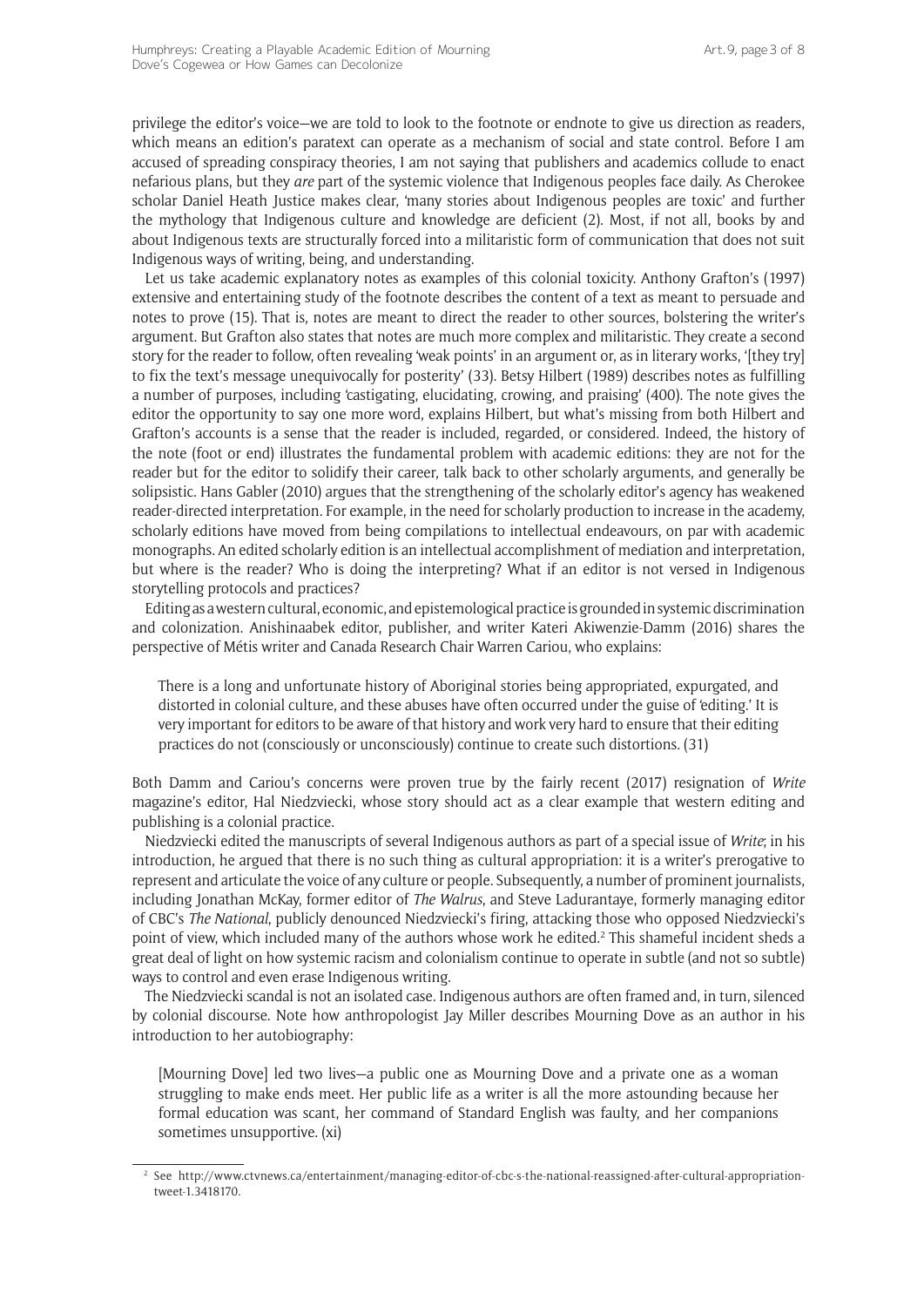The University of Nebraska Press (UNP) offers the following description of Mourning Dove in their online promotional blurb for *Cogewea*:

One of the first known novels by a Native American woman, *Cogewea* (1927) is the story of a half-blood girl caught between the worlds of Anglo ranchers and full-blood reservation Indians; between the craven and false-hearted easterner Alfred Densmore and James LaGrinder, a half-blood cowboy and the best rider on the Flathead; between book learning and the folk wisdom of her full-blood grandmother. The book combines authentic Indian lore with the circumstance and dialogue of a popular romance; in its language, it shows a self-taught writer attempting to come to terms with the rift between formal written style and the comfortable rhythms and slang of familiar speech.

The above biographies cast Mourning Dove as an anomaly. Her career as a writer is 'astounding,' because she was not fully educated in the settler colonist school system. UNP engages a discourse of authenticity and even the language of western individualism by noting that she was a 'self-taught' writer. Contrast these representations with Syilx Okanagan scholar, activist, author and Canada Research Chair Jeanette Armstrong's overview of Mourning Dove as a writer and storyteller:

Mourning Dove's knowledge of the use of captik<sup>w</sup>ł [oral stories, but this is a poor translation] is more than evident in the novel *Cogewea: The Half-Blood: A Depiction of the Great Montana Cattle Range*, in terms of its success to show the Indian viewpoint...Drawing masterfully on captik<sup>w</sup>ł, in the novel, Dove allows access to a layering of the levels of meaning revealing the tensions and impacts of colonization on the Syilx Okanagan people and on their land during that time of deep cultural transition. (195)

The contrast between Armstrong's description of Mourning Dove and the colonial framing of her as a longsuffering, undereducated Indian author is striking. This collision between worldviews is asymmetrical in that Miller's mass-published book (still in circulation) and UNP's online, promotional excerpt have more reach than Armstrong's dissertation. A playable edition of *Cogewea* provides a vital intervention into the problematic understanding of Mourning Dove that has largely been put into circulation by an outdated (yet popular) edition, and counters western editing practices that can and have misrepresented Indigenous identity and knowledge.

Because *Cogewea* has been reproduced by editors not versed in Indigenous editing practices, Mourning Dove's narrative is stifled. A playable edition of *Cogewea* will illuminate the continuity and connectedness in the novel, both of which are integral to Indigenous philosophy, and, therefore, communities. The chapters (or stories) that populate the game need to be formatted, designed, and edited in such a way that they connect back to Mourning Dove's Syilx Okanagan community and also a mass readership. By connecting this text with Mourning Dove's community, this novel can be realigned within Indigenous taxonomies and taken out of western forms of academic and mass textual consumption. *Cogewea* needs to be shared as a gift, which means readers have a responsibility to the text ('The Project,' n.d.). This responsibility can be learned through both a print and an interactive digital edition that follow Indigenous editing practices and protocols. The philosophies of continuity and connectedness that are integral to Indigenous editing practices are also necessary to Indigenous cyberspace as well.

### **Indigenous Cyberspace and Decolonizing the Text**

Cree Métis literary scholar Deanna Reder and literary scholar Linda Morra (2016) make clear that 'it is still not uncommon for students, from first year to graduate school, and even for university faculty and staff' to have limited knowledge of Indigenous histories, literatures, and social contexts (439). The digital humanities (DH) field has the tools and the capacity to build interactive worlds that can both share knowledge and decolonize. Even though DH has been accused of reinforcing neoliberal systems that privilege profit over humanity, DH projects by, for example, settler scholar David Gaertner and LaPensée provide evidence that DH can re-story and rewrite to re-right (Findlay 2000, 309). Indigenous and indigenist cyberspace can open up new ways of 'communicating the language of the land and the presence of Indigenous peoples,' explains Gaertner (2016), '[opening] up productive and challenging spaces to further investigate key principles in Critical Indigenous Studies and provide students with interactive ways to engage with Indigenous knowledges and methodologies' (494). Academic editing would seem to be particularly resistant to such approaches, defining the editor as 'preparing a text for publication' or 'acting as a liaison between author and publisher' (Greetham 1994, 348). This entrenched relationship between editor, text, and publisher, which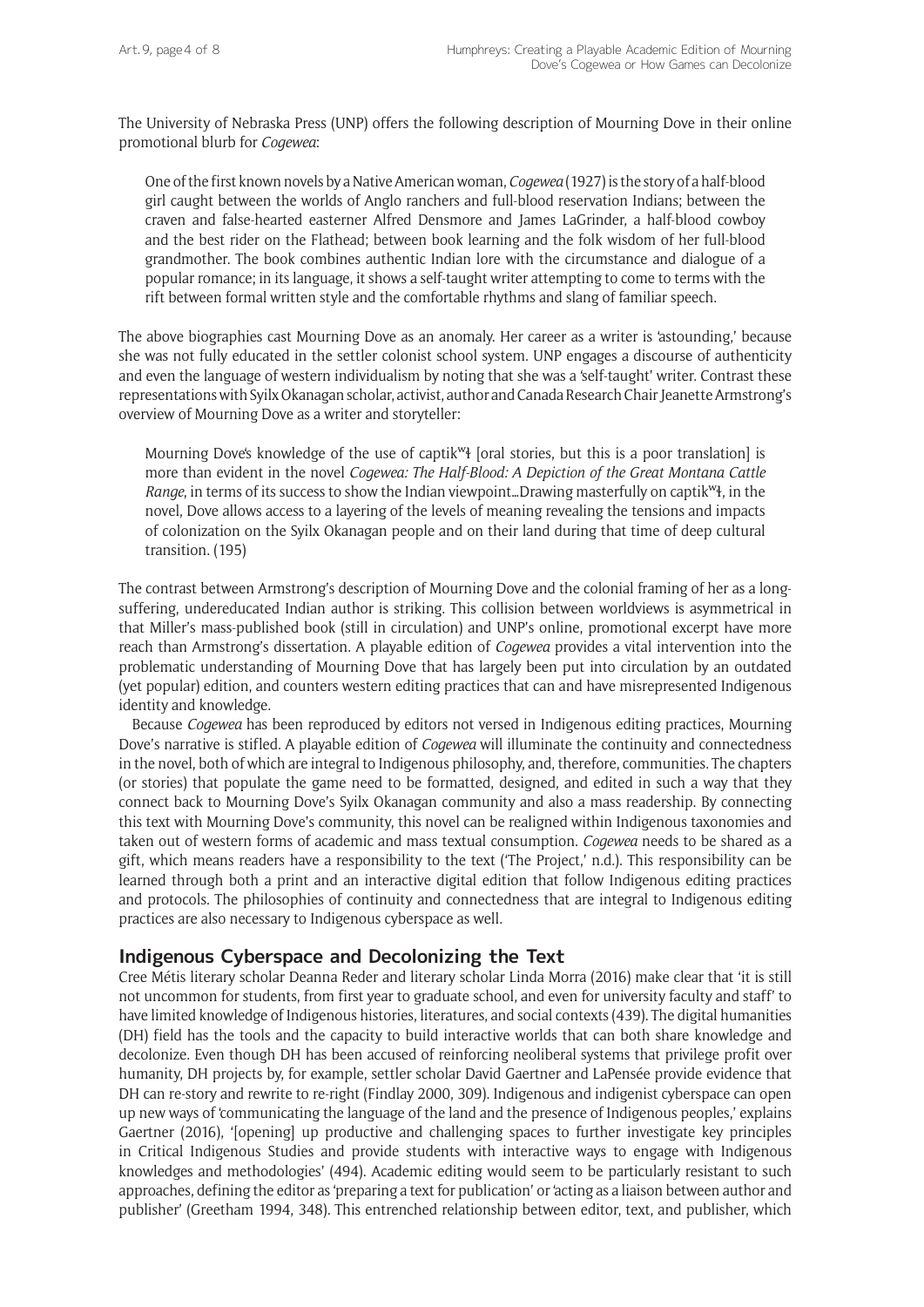tends to exclude community and even readers, needs to be redefined to better serve Indigenous authors, editors, texts, and communities. As a way to rethink the role of the academic editor and the production of the academic edition, a central question we asked prior to remediating *Cogewea* was how a scholarly edition might become an interactive structure, inviting the reader to participate.

Further, in the case of *Cogewea* and other texts by authors whose cultures have been oppressed and knowledge systems devalued, how can the paratext empower, rather than overlay western norms and values? How do we create a space in which the cultural integrity of the text is maintained? Perhaps print texts have become too conventionally embedded within western publishing paradigms. Can a non-expert reader of Indigenous texts move beyond their habits to view print texts within culturally-specific norms? In other words, if Mourning Dove's *Cogewea* is published with foot or endnotes, an introduction, and so forth, can her novel be interpreted as anything other than a formal academic edition, bearing all of the (colonial) expectations readers bring to such a genre?

A playable edition can, perhaps, address these questions. Such an edition must incorporate Indigenous editing practices as well as digital gaming paradigms to create an interactive text that actively engages the reader.3 To give credit where credit is due, our inspiration for this project comes directly from Sonja Sapach, Jon Saklofske, and the Implementing New Knowledge Environments (INKE) Modelling and Prototyping Team's 'Gaming the Edition' text model, which challenges the private practice of scholarly editing. Through this project, the Team asks questions about how to create a rigorous open access model that is somewhat akin to the Wikipedia model of editing, but, once a reader edits the text, they 'level up' and continue on their reading and editing journey.

While the digital game edition of *Cogewea* will not engage open access editing in this form, gaming an edition can create spaces of learning, participation, and interconnectivity previously restricted in print text editions that only those with exclusive knowledge could access and understand the form and content of. To put it another way, when Johns (2016) writes about the 'supremacy' of print and western print cultural praxis, he is (perhaps unwittingly) pointing out that the fetishizing of print devalues other ways and means of sharing knowledge. Digital paradigms offer a means to realize active, energized textual engagement between reader and text, overlapping and blending Indigenous orature, community, and kinetic vitality in a digital textual space.

My team and I have chosen to use Twine as our platform. The director of Diversity and Inclusion for Riot Games, Soha Kareem (2015), describes Twine as a tool for reimagining and redefining modes of storytelling; it can help to give voice to lesser-heard voices. The digital scholarly edition of *Cogewea* follows a tradition of interactive fiction to engage the user, not simply through reading, but by teaching the user *how* to read in order to proceed (Montfort 2005, 3). This aspect of interactive fiction is crucial to our remediation of *Cogewea*. As mentioned earlier, it is not uncommon for postsecondary students, staff, and teachers to lack knowledge of Indigenous histories and knowledge. Interactive fiction, therefore, offers users, or 'interactors,' new ways to engage with the text. Nick Montfort (2005) explains that interactive fiction teaches 'by offering a new way of seeing' (4). Our goal is to use interactive fiction to create an Indigenist way to read a scholarly edition of an Indigenous text. I would like to share the principles that guide our game development, which flow from the concept of Indigenous cyberspace.

Indigenous cyberspace existed before cyberspace was thought of as a technology. If cyberspace is where constellations of data interact, are networked, and shared, then cyberspace is inherently Indigenous (Loft 2014). What Steven Loft (2014) means by this definition is that 2.0 and even 3.0 technologies are ways of thinking and being that Indigenous peoples have always understood. Loft explains that Indigenous peoples 'have always mapped our environments. From the routes that crisscross the vast expanses of Turtle Island, to our stories, rituals, and ceremonies, to our various sign technologies [such as wampum], these conceptual maps have provided a direct link between past, present, and future' (178). The section of Loft's (2014) essay that speaks clearly to this project is the concept of a 'networked Indigenous exceptionalism' that incorporates a 'multiplicity of voices and philosophies as well as artistic practices into an expanded and expanding information structure' (178). My team and I see *Cogewea* as constrained by its print environment. The Twine platform provides the tools to imagine *Cogewea* as a social knowledge space that centers Mourning Dove's Syilx Okanagan knowledge and understanding.

Positioning *Cogewea* in Indigenous cyberspace unlocks the novel from its binding in western traditions of writing, editing, and publishing.4 In Indigenized cyberspace, the cosmologies that shape the novel can be expressed in an integrated and interconnected way. Indigenous cosmology, explains Loft (2014),

<sup>3</sup> See Younging, Greg. 2018. *Elements of Indigenous Style: A Guide for Writing By and About Indigenous Peoples*. Edmonton: Brush Education.

<sup>4</sup> The beta version of the game version of *Cogewea* can be accessed as a pinned Tweet on my Twitter profile [@smhumphreys](https://twitter.com/smhumphreys).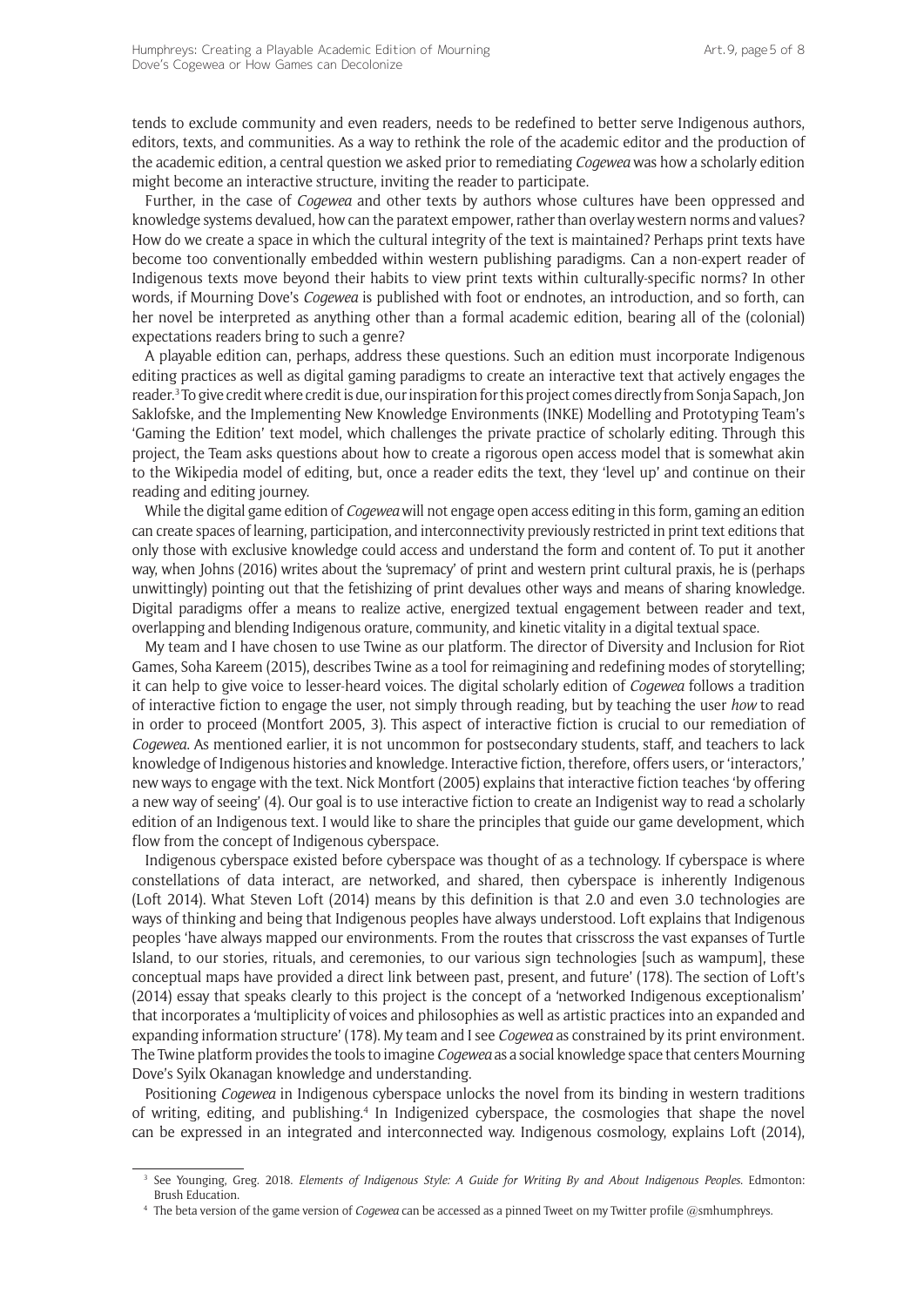incorporates and integrates 'Indigenous philosophies, epistemologies, histories, traditions, ritual, ceremony, spiritual practices, and stories in ways of thought, of being, and artistic and intellectual practice' (182). Indigenized cyberspace facilitates expressing Indigenous cosmology.

Performance artist, new media artist, filmmaker, writer, curator and educator Archer Pechawis of Cree and European ancestry states that grafting Indigenous protocols onto existing methodologies will not do; rather, Indigenism as the central protocol is the goal. But the question becomes, particularly for a settler scholar: What does it mean to create an Indigenist media ecology or to ensure that Indigenism is the central protocol?

Where Loft is optimistic about cyberspace possibilities, Métis Cree film director and activist Loretta Todd, in her groundbreaking mid-nineties article, wonders if western capitalism will co-opt cyberspace—we, of course, see this happening with the attacks on net neutrality and lack of access to a speedy and reliable connection for rural and northern communities, where a great many Indigenous people live. Actually, my recent experience creating a page on Wikipedia about *Cogewea* proves Todd's point. I came under continual fire while trying to write the page, and some of the comments by Wikipedia editors showed a lack of respect for other forms of knowledge, despite Wikipedia's claim to disseminate all knowledges. When Wikipedia says that they represent 'the world,' they largely mean one world, one worldview.

But Todd also notes that cyberspace offers a way to express the connection between mind and body, between the material and immaterial, and interconnectedness as opposed to Cartesian ideas of duality and separation. Todd directly asks, 'can native worldviews—native life—find a place in cyberspace' (183)? She muses:

Although native worldviews cannot be easily typified, it is fair to recognize that they embody the desire for harmony, balance, and unity. Within this worldview, the individual is endowed with freedom to express and experience singular emotions and thoughts, which are then shared with the community through narrative, ceremony, and ritual… [h]ow do these concepts fit into cyberspace when cyberspace has been created within societies that view creation and the universe so differently—one that creates hierarchies of being that reinforce separation and alienation with one that seeks harmony and balance with the self and the universe? (183)

Her answer to this quandary offers another path for us to follow as we remediate *Cogewea*. First, it is not about making cyberspace more inhabitable for white folk; rather, finding a way to indigenize cyberspace is about ensuring it does not become yet another colonial space, hungry for consuming all and caring nothing for what it appropriates and consumes. As we worked to build a playable edition, I gathered the principles for creating Indigenous cyberspace and the projects that inhabit such spaces. They are as follows, from the work quoted above by Loft, Todd, and Gaertner, as well as from scholarship by Métis social scientist Mike Patterson (2010):

- • Actions have consequences—not everything and anything can be uploaded and shared. There are limits to knowledge. Cyberspace is not limitless and utopic. Those who use this space must be responsible to the communities they represent; therefore, Indigenous philosophies must be central to cyberspace that claims to be Indigenized.
- • Indigenous ontology and epistemology expressed ideals of cyberspace before cyberspace was thought of as a technology (e.g., interconnectedness; storing data via sign systems; updating and collating; multi-layered, multimedia communication systems).
- $\cdot$  Cyberspace can return the oral, interactive elements of storytelling to story. The user is as important as the story.
- Indigenized cyberspace makes connections; it is a social space where knowledge is shared and is virtual but not disconnected from material reality. It is a space where the user is not immersed but connected. There is no loss of body and soul but a reinvigoration through shared humanity.

By contrast, western cyberspace values escape—for example, by promoting one's success or attacking others to bolster an ideological position. These ways of behaving online are antithetical to Indigenous cyberspace. As well, traditions of western narrative are transported into cyberspace and game stories, in which heroes conquer and assert their will over others. Our hope is that we have created an Indigenized cyberspace where the user is given the responsibility of the story—like a gift rather than an object to be taken. The traditions and knowledge that inform *Cogewea* are central rather than obfuscated through the editor's voice and the paratext. The above four principles have helped myself and researchers associated with the project to ensure that our interactors, or players, 'privilege Indigenous and local place-based knowledge… [and] value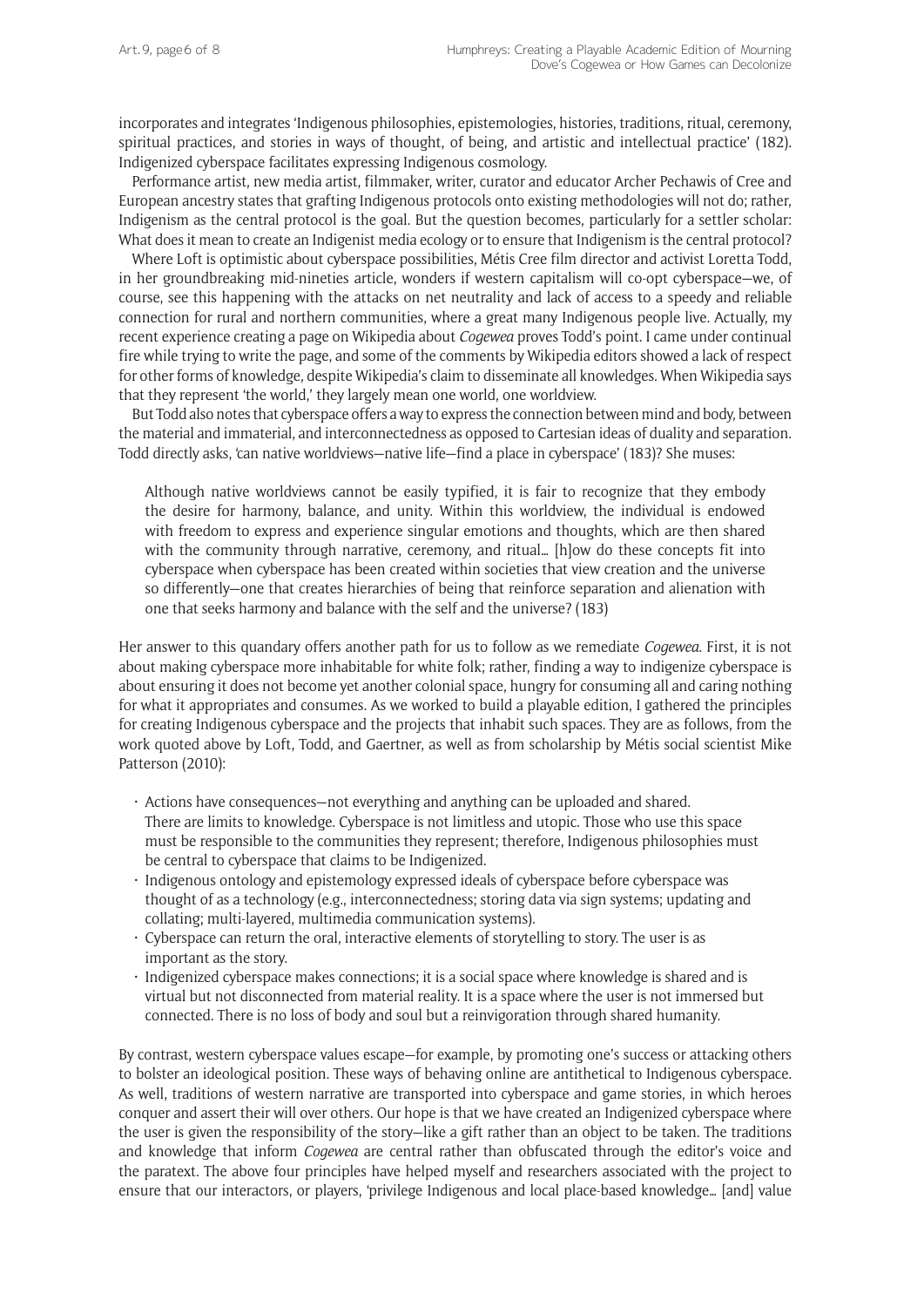such knowledge as a sophisticated system rather than viewing it as a parochial limitation' (Yunkaporta and McGinty 2009, 58). In other words, we hope that this playable edition will teach players to value, revalue, and celebrate Indigenous histories and knowledge while also shedding light on *Cogewea* as more than a fraught text with an imposing white editor, and as a powerful example of a cross-cultural text that rewrites to re-right.

### **Acknowledgements**

This project thanks [The People and the Text](http://thepeopleandthetext.ca/); specifically, the project leader, Dr. Deanna Reder, and her incredible research assistants, Métis scholar Treena Chambers and Syilx Okanagan doctoral student Alexa Manuel, for their support and assistance.

## **Competing Interests**

The author has no competing interests to declare.

### **References**

- Akiwenzie-Damm, Kateri. 2016. "'We Think Differently. We Have a Different Understanding.': Editing Indigenous Texts as an Indigenous Editor." In: *Editing as a Cultural Practice in Canada*, Dean Irvine, and Smaro Kamboureli (eds.), 29–40. Waterloo: WLU Press.
- Bold, Christine. 2012. "Westerns." In: *The Oxford History of Popular Print Culture: Volume Six U*.*S*. *Popular Print Culture 1860–1920*, Christine Bold (ed.), 318–337. Oxford: Oxford University Press.
- Findlay, Len. 2000. "Always Indigenize! The Radical Humanities in the Postcolonial Canadian University." *ARIEL: A Review of International English Literature*, 31(1–2): 307–326.
- Gaertner, David. 2016. "A Landless Territory? Augmented Reality, Land, and Indigenous Storytelling in Cyberspace." In: *Learn Teach Challenge: Approaching Indigenous Literatures*, Deanna Reder, and Linda Morra (eds.), 493–498.
- Grafton, Anthony. 1997. *The Footnote: A Curious History*. Cambridge: Harvard University Press.
- Greetham, D. C. 1994. *Textual Scholarship: An Introduction*. New York: Garland Publishing.
- Hilbert, Betsy. 1989. "Elegy for Excursus: The Descent of the Footnote." *College English*, 51(4): 400–404. DOI: <https://doi.org/10.2307/377528>
- Humphreys, Sara. 2010. "'Truer 'N Hell': Lies, Capitalism, and Cultural Imperialism in Owen Wister's *The Virginian*, B. M. Bower's *The Happy Family*, and Mourning Dove's *Cogewea*." *Western American Literature*, 45(1): 30–52. DOI:<https://doi.org/10.1353/wal.0.0089>
- Johns, Adrian. 2013. "The Uses of Print in the History of Science." *The Papers of the Bibliographical Society of America*, 107(4): 393–420. DOI: <https://doi.org/10.1086/680828>
- Kareem, Soha. 2015. "Tying in Diversity with Twine Games." *Broken Pencil: The Magazine of Zine Culture and the Independent Arts*. Accessed May 2017. [https://brokenpencil.com/news/tying-in-diversity-with](https://brokenpencil.com/news/tying-in-diversity-with-twine-games/)[twine-games/](https://brokenpencil.com/news/tying-in-diversity-with-twine-games/).
- Kennedy, Kara, and Sarah Werner. 2010. "Cogewea's Blog." *Cogewea's Blog*. Accessed June 1, 2018. [https://](https://cogewea.wordpress.com) [cogewea.wordpress.com](https://cogewea.wordpress.com).
- Lamont, Victoria. 2005. "Native American Oral Practice and the Popular Novel; or, Why Mourning Dove Wrote a Western." *Western American Literature*, 39(4): 368. DOI:<https://doi.org/10.1353/wal.2005.0007>
- Lane, Michael. 1976. "Shapers of Culture: The Editor in Book Publishing." In: *Perspectives on Publishing*, Philip G. Altbach, and Sheila McVey (eds.), 27–35. Lexington: Lexington Books.
- LaPensée, Elizabeth. 2016. "Gaming as Enduring Presence." *PUBLIC*, 27(54): 178–186. Accessed June 1, 2018. DOI: [https://doi.org/10.1386/public.27.54.178\\_1](https://doi.org/10.1386/public.27.54.178_1)
- Loft, Stephen. 2014. "Introduction." In: *Coded Territories*. Calgary: University of Calgary Press.
- McGonigal, Jane. 2011. "You Found Me." *Jane McGonical*. Accessed June 1, 2018. [https://janemcgonigal.](https://janemcgonigal.com/learn-me/) [com/learn-me/](https://janemcgonigal.com/learn-me/).
- Miller, Jay. 1994. "Introduction." In: *Mourning Dove: A Salishan Autobiography*, Mourning Dove (ed.), xi–xxxix. Reprint. Winnipeg: Bison Books.
- Montfort, Nick. 2005. *Twisty Little Passages: An Approach to Interactive Fiction*. Cambridge: The MIT Press.
- Patterson, Mike. 2010. "Wearing the White Man's Shoes: Two Worlds in Cyberspace." In: *Indigenous Screen Cultures in Canada*, Sigurjón Baldur Hafsteinsson, and Marian Bredin (eds.), 143–162. Winnipeg: University of Manitoba Press.
- Pechawis, Arthur. 2014. "Indigenism: Aboriginal Worldview as World Protocol." In: *Coded Territories*, Stephen Loft, and Kerry Swanson (eds.), 31–48. Calgary: University of Calgary Press. DOI: [https://doi.](https://doi.org/10.2307/j.ctv6gqr1n.8) [org/10.2307/j.ctv6gqr1n.8](https://doi.org/10.2307/j.ctv6gqr1n.8)